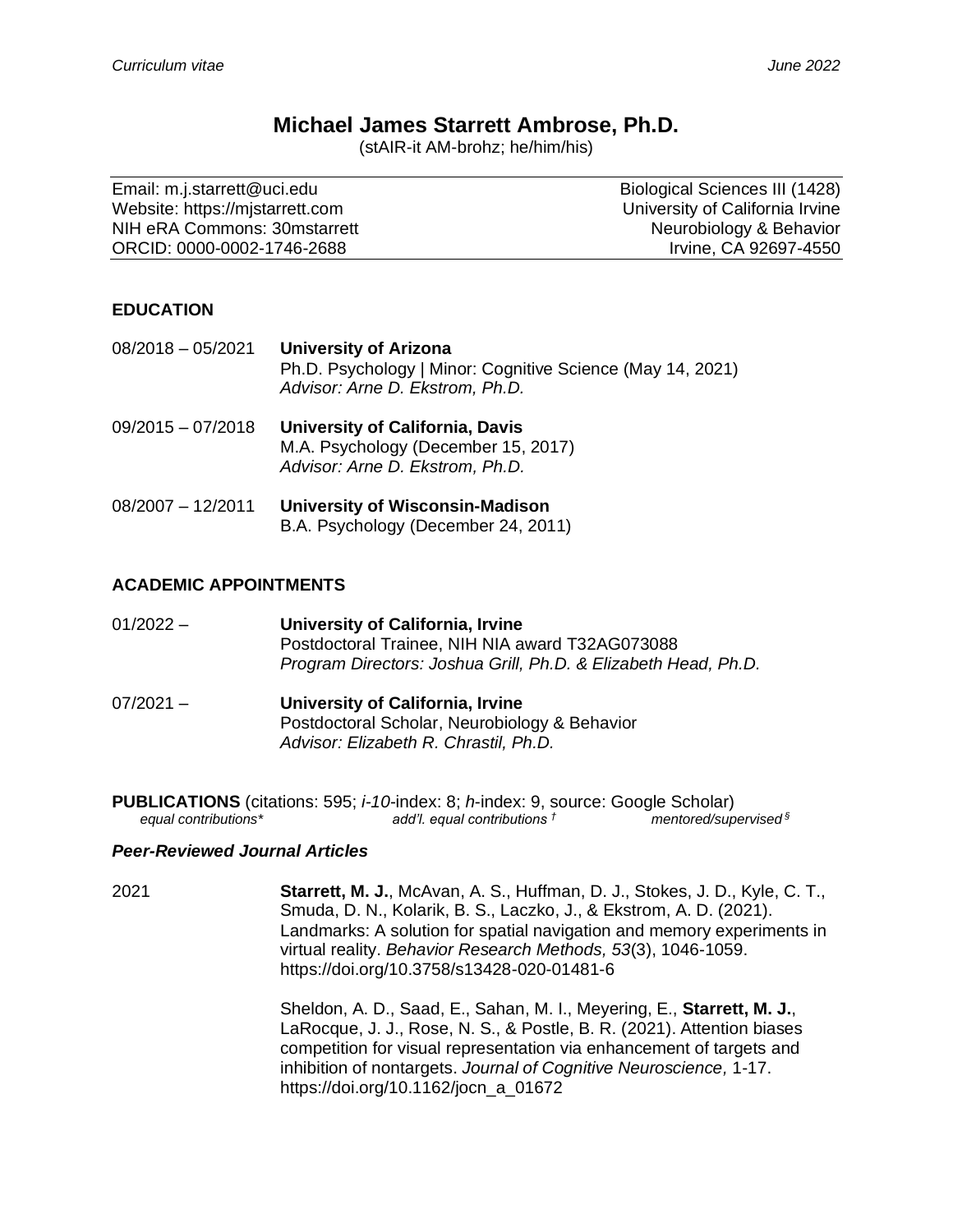| 2020 | Hejtmanek, L., Starrett, M. J., Ferrer, E., & Ekstrom, A. D. (2020). How<br>much of what we learn in virtual reality transfers to real-world navigation?<br>Multisensory Research, 1-25. Advance online publication.<br>https://doi.org/10.1163/22134808-20201445                                                                                          |
|------|------------------------------------------------------------------------------------------------------------------------------------------------------------------------------------------------------------------------------------------------------------------------------------------------------------------------------------------------------------|
| 2019 | Starrett, M. J., Stokes, J. D., Huffman, D. J., Ferrer, E., & Ekstrom, A. D.<br>(2019). Learning-dependent evolution of spatial representations in large-<br>scale virtual environments. Journal of Experimental Psychology:<br>Learning, Memory, and Cognition, 45(3), 497-514.<br>https://doi.org/10.1037/xlm0000597                                     |
| 2018 | Preciado, C. E. <sup>§</sup> , Starrett, M. J., & Ekstrom, A. D. (2018). Assessment of<br>a Short, Focused Training to Reduce Symptoms of Cybersickness.<br>PRESENCE: Virtual and Augmented Reality, 27(4), 361-377.<br>https://doi.org/10.1162/pres_a_00335                                                                                               |
|      | Liang, M., Starrett, M. J., & Ekstrom, A. D. (2018). Dissociation of frontal-<br>midline delta-theta and posterior alpha oscillations: A mobile EEG study.<br>Psychophysiology, 55(9), e13090. https://doi.org/10.1111/psyp.13090                                                                                                                          |
|      | Starrett, M. J., & Ekstrom, A. D. (2018). Perspective: Assessing the<br>Flexible Acquisition, Integration, and Deployment of Human Spatial<br>Representations and Information. Frontiers in Human Neuroscience, 12,<br>281. https://doi.org/10.3389/fnhum.2018.00281                                                                                       |
|      | Gosseries, O., Yu, Q., LaRocque, J. J., Starrett, M. J., Rose, N. S.,<br>Cowan, N., & Postle, B. R. (2018). Parietal-occipital interactions<br>underlying control- and representation-related processes in working<br>memory for nonspatial visual features. Journal of Neuroscience, 38(18),<br>4357-4366. https://doi.org/10.1523/JNEUROSCI.2747-17.2018 |
| 2017 | Ekstrom, A. D., Huffman, D. J., & Starrett, M. (2017). Interacting<br>networks of brain regions underlie human spatial navigation: A review and<br>novel synthesis of the literature. Journal of Neurophysiology, 188(6),<br>3328-3344. https://doi.org/10.1152/jn.00531.2017                                                                              |
| 2016 | Rose, N. S., LaRocque, J. J., Riggall, A. C., Gosseries, O., Starrett, M.<br>J., Meyering, E. E., & Postle, B. R. (2016). Reactivation of latent working<br>memories with transcranial magnetic stimulation. Science, 354(6316),<br>1136-1139. https://doi.org/10.1126/science.aah7011                                                                     |
| 2015 | LaRocque, J. J., Eichenbaum, A. S.*, Starrett, M. J.*, Rose, N. S.,<br>Emrich, S. M., & Postle, B. R. (2015). The short- and long-term fates of<br>memory items retained outside the focus of attention [Special issue].<br>Memory and Cognition, 43(3), 453-468. https://doi.org/10.3758/s13421-<br>014-0486-y                                            |

# *Manuscripts in Process*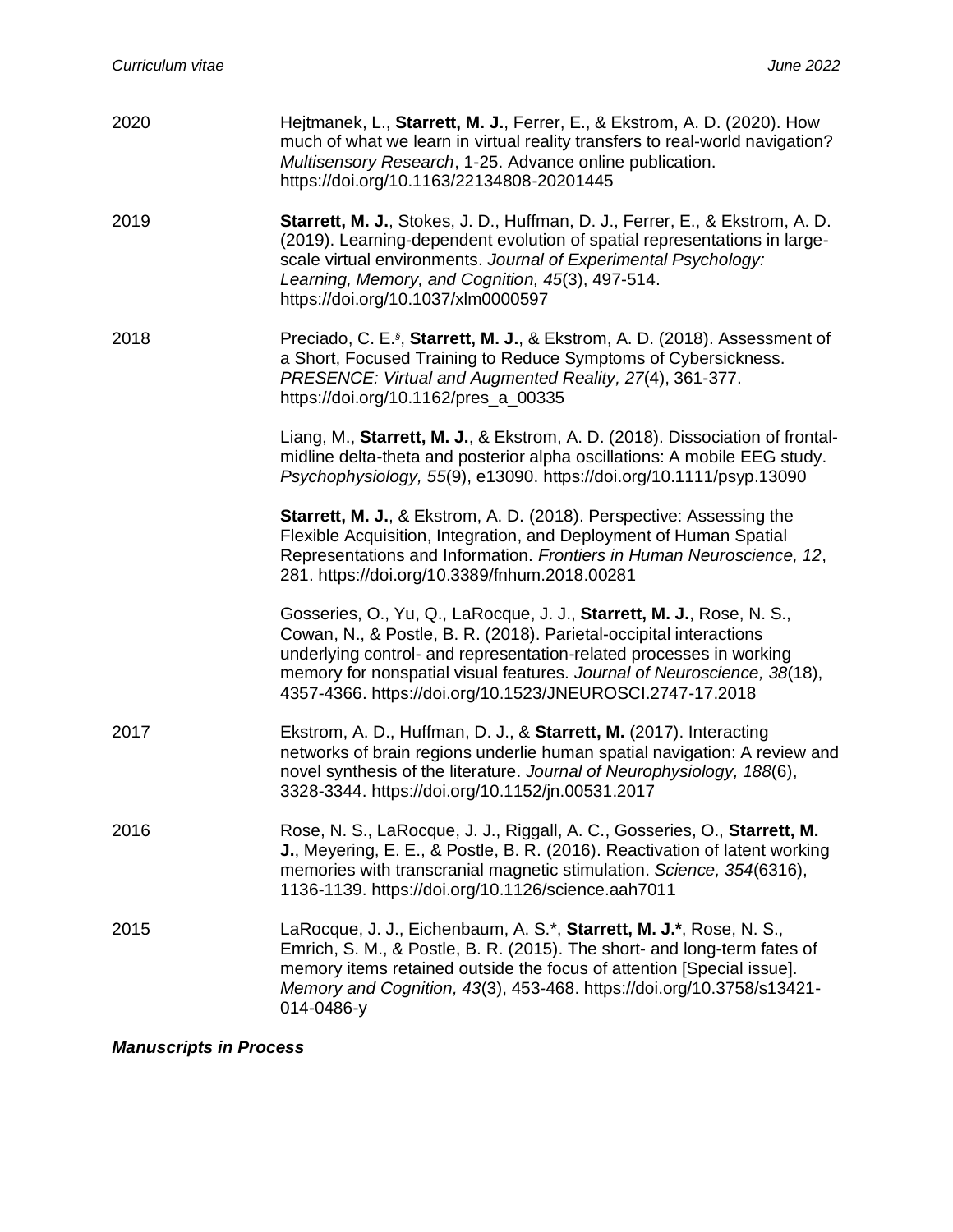| In Revision         | Alexander, A. S.*, Place, R.*, Starrett, M. J.*, Chrastil, E.R.t, & Nitz, D.<br>A. <sup>†</sup> (2022). Rethinking retrosplenial cortex: Perspectives and predictions.<br>Neuron.                                                                                                          |
|---------------------|--------------------------------------------------------------------------------------------------------------------------------------------------------------------------------------------------------------------------------------------------------------------------------------------|
| <b>Under Review</b> | Starrett, M. J., Huffman, D. J., & Ekstrom, A. D. (2022). Combining<br>Egoformative and Alloformative Cues in a Novel Tabletop Navigation<br>Task.                                                                                                                                         |
| Submitted           | Doner, S., Zheng, J., McAvan, A. S., Starrett, M. J., Campbell, H.,<br>Sanders, D., & Ekstrom, A. D. (2022). Evidence for flexible navigation<br>strategies during spatial learning involving path choices.                                                                                |
| In Prep             | Chrastil, E. R., He, C., Tu, A. S., Munns, M.E., Hatamian N., Starrett, M.<br><b>J.</b> , Rashidi, F., Stark, C. E. L., Krichmar, J. L., & Hegarty, M. (2022).<br>Individual differences in human navigation ability: Representations,<br>predictors, and strategies. [Registered report]. |

### **CONFERENCE PROCEEDINGS**

### *Talks*

| 2017 | <b>Starrett, M. J., Stokes, J. D., &amp; Ekstrom, A. D. (2017, August 3-</b><br>7). Dynamic evolution of spatial representations during free ambulation of<br>novel large-scale virtual environments [Conference session]. Cognitive<br>Science Association for Interdisciplinary Learning Annual Meeting, Hood<br>River, OR, United States.     |
|------|--------------------------------------------------------------------------------------------------------------------------------------------------------------------------------------------------------------------------------------------------------------------------------------------------------------------------------------------------|
| 2015 | Saad, E., Starrett, M. J., LaRocque, J. J., Rose, N. S., & Postle, B. R.<br>(2015, October 17-21). Multivariate assessment of biased competition in<br>human visual attention. In C. Gray (Chair), Assessment and Modulation of<br>Human Working Memory [Nanosymposium]. Society for Neuroscience<br>Annual Meeting, Chicago, IL, United States. |
| 2014 | Riggall, A. C., Rose, N. S., Starrett, M. J., & Postle, B. R. (2014,<br>November 15-19). Frontoparietal contributions to the short-term retention<br>of motion and color. In A. C. Nobre (Chair) Working Memory<br>[Nanosymposium]. Society for Neuroscience Annual Meeting,<br>Washington, D.C., United States.                                 |

### *First-Authored Posters*

| 2022 | <b>Starrett Ambrose, M. J., Rao, Y., Chi, L., Abarham, A., &amp; Chrastil, E. R.</b><br>(2022, June 14-16). Graph properties influence route selection for<br>equidistant paths [Poster presentation]. 4 <sup>th</sup> Interdisciplinary Navigation<br>Symposium, online. |
|------|---------------------------------------------------------------------------------------------------------------------------------------------------------------------------------------------------------------------------------------------------------------------------|
| 2021 | <b>Starrett, M. J., Huffman, D. J., &amp; Ekstrom, A. D. (2021, January 11-13).</b><br>Spatial learning through interaction: A hybrid "route" to a cognitive map                                                                                                          |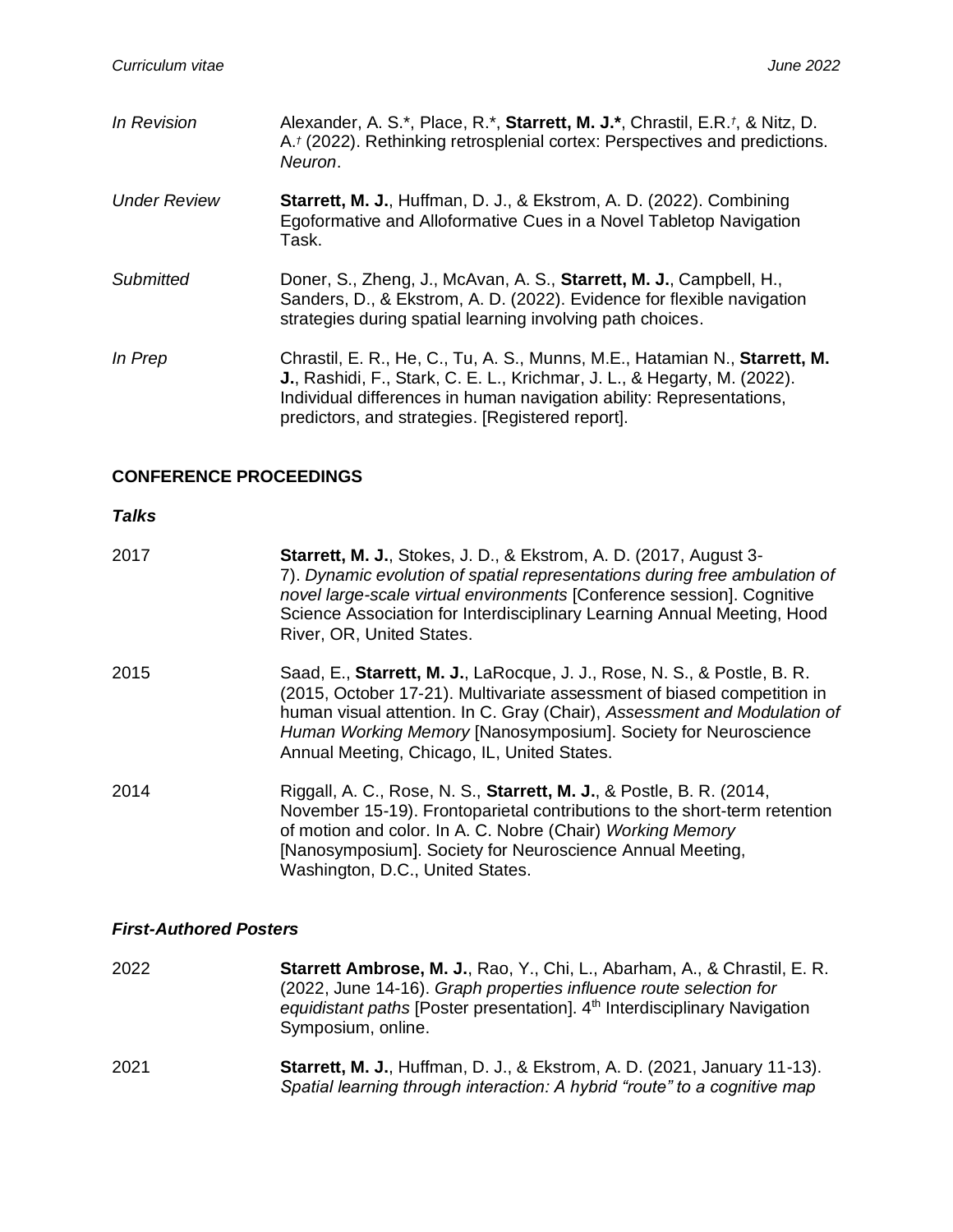[Poster presentation]. Society for Neuroscience Global Connectome: A Virtual Event.

2016 **Starrett, M. J.**, Stokes, J. D., Kreylos, O., & Ekstrom, A. D. (2016, November 12-16). *Navigation in virtual reality with vestibular and proprioceptive input diminishes orientation-dependent spatial representations* [Poster presentation]. Society for Neuroscience Annual Meeting, San Diego, CA, United States.

> **Starrett, M. J.**, Stokes, J. D., & Ekstrom, A. D. (2016, August 2-5). *Vestibular and proprioceptive contributions to human spatial learning and memory during free-navigation of virtual reality environments* [Poster presentation]. Spatial Cognition 2016, Philadelphia, PA, United States.

> **Starrett, M. J.**, Stokes, J. D., & Ekstrom, A. D. (2016, May 17-18). *Vestibular and proprioceptive contributions to human spatial learning and memory during free-navigation of virtual reality environments* [Poster presentation]. Experiential Technology & Neurogaming Conference and Expo, San Francisco, CA, United States.

**Starrett, M. J.**, Stokes, J. D., & Ekstrom, A. D. (2016, March 4). *Headand body- based information contribute to immersive experience during virtual reality navigation* [Poster presentation]. Northern California Consciousness Meeting, Davis, CA, United States.

2015 **Starrett, M. J.**, Gosseries, O., LaRocque, J. J., Saad, E., Cowan, N., & Postle, B. R. (2015, October 17-21). *Delay-period activity of the parietal cortex depends on working memory load, not interference representations* [Poster presentation]. Society for Neuroscience Annual Meeting, Chicago, IL, United States.

> **Starrett, M. J.**, Rose, N. S., Riggall, A. C., Samaha, J., & Postle, B. R. (2015, March 28-31). *EEG and behavioral effects of delay-period rTMS* [Poster presentation]. Cognitive Neuroscience Society Annual Meeting, San Francisco, CA, United States.

2014 **Starrett, M. J.**, Rose, N. S., Riggall, A. C., & Postle, B. R. (2014, November 15-19). *Behavioral and EEG effects of rTMS on recall of items inside versus outside the focus of attention representations* [Poster presentation]. Society for Neuroscience Annual Meeting, Washington, D.C., United States.

> **Starrett, M. J.**, LaRocque, J. J., Rose N. S., & Postle, B. R. (2014, April 5-8). *In short-term memory but outside the focus of attention: A role for long-term memory?* [Poster presentation]. Cognitive Neuroscience Society Annual Meeting, Boston, MA, United States.

#### **AWARDS, HONORS, AND FELLOWSHIPS**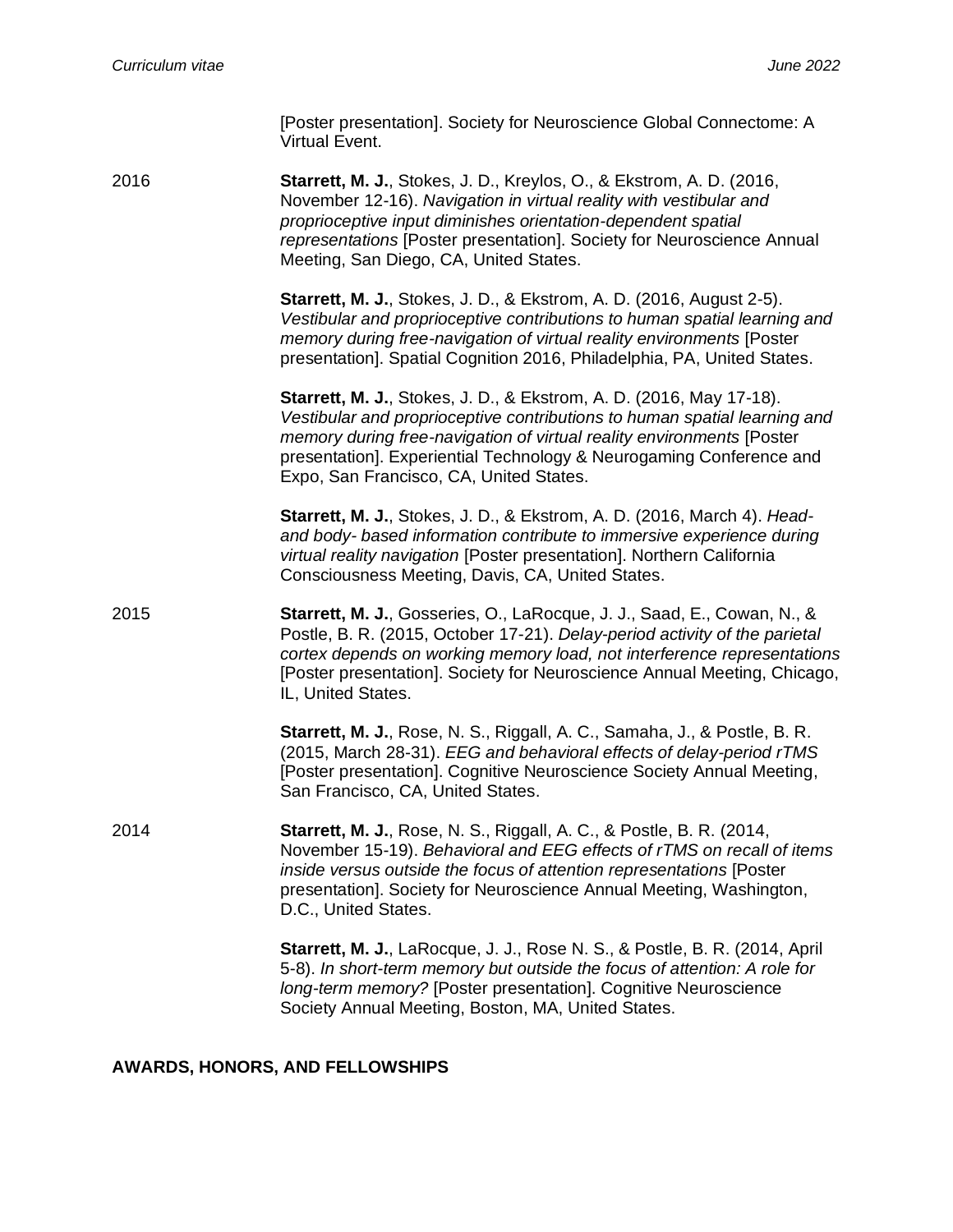| 2022                | Center for the Neurobiology of Learning and Memory's Roger W. Russell<br>Scholar's Award in the Neurobiology of Learning and Memory (\$1,000)<br>University of California, Irvine |
|---------------------|-----------------------------------------------------------------------------------------------------------------------------------------------------------------------------------|
| 2020                | Centennial Achievement Graduate Student Award (Nominated)<br>University of Arizona                                                                                                |
| 2017                | Psychology Professional Development Travel Fellowship (\$500)<br>University of California, Davis                                                                                  |
| 2016                | Duke's Travel Award (\$500)<br>University of California, Davis                                                                                                                    |
| 2015                | Psychology Department Fellowship (\$18,167)<br>University of California, Davis                                                                                                    |
| $08/2010 - 05/2011$ | Undergraduate Research Scholar Award (\$500)<br>University of Wisconsin-Madison                                                                                                   |

### **PROFESSIONAL SERVICE**

| Mentorship | Undergraduate Research Opportunities Program (Winter & Spring 2022)<br>University of California, Irvine                                                                                    |
|------------|--------------------------------------------------------------------------------------------------------------------------------------------------------------------------------------------|
|            | AP Research - STEM (Fall 2021)<br>Thousand Oaks High School, Thousand Oaks, CA                                                                                                             |
|            | Professional Development Committee Mentorship Program (Fall 2020)<br>Department of Psychology, University of Arizona                                                                       |
|            | Mentor-Mentee Program in Humanities, Arts, Cultural Studies, and Social<br>Sciences (Winter & Spring 2018)<br>University of California, Davis                                              |
|            | Mentorships for Undergraduate Research in Agriculture, Letters and<br>Science (MURALS) program (Winter & Spring 2017)<br>University of California, Davis                                   |
|            | UC Davis Young Scholars Program (Summer 2016; Summer 2017)<br>University of California, Davis                                                                                              |
| DE&I       | Inclusive Excellence Certificate: UCI as a Minority Serving Institution (Fall<br>2021), Community Safety (Spring 2022)<br>Office of Inclusive Excellence, University of California, Irvine |
|            | Poster presenter, 2 <sup>nd</sup> annual Neuroscience Initiative to Enhance Diversity,<br>Apr 21-22, 2016, Center for Neuroscience, Davis, CA.                                             |
|            |                                                                                                                                                                                            |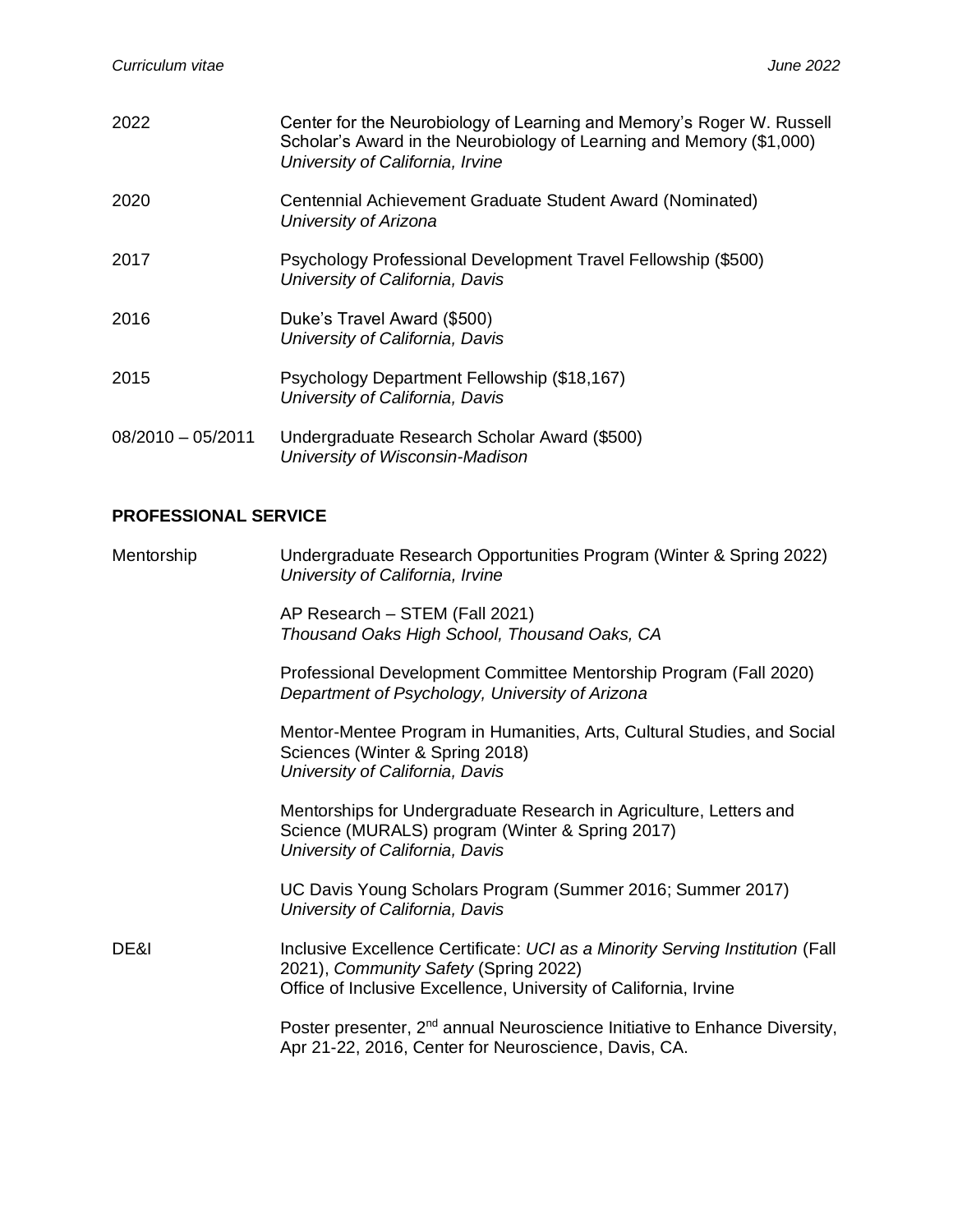Poster presenter, Brain Awareness Week Neuroscience Public Seminars: The Healthy Aging Brain, Mar 12, 2016; Center for Neuroscience, Davis, CA.

- Conferences Organizing committee, *UC Davis 3D Imaging and Visualization Conference (ucd3d)*, January 22-23, 2018; Davis, CA.
- Ad hoc reviewer *Behavior Research Methods, Cognitive Research: Principles and Implications, Computers in Human Behavior, Journal of Experimental Psychology: General, Journal of Experimental Psychology: Human Perception and Performance, PLOS Computational Biology, PLOS One, Scientific Reports, Psychological Research, Transactions on Applied Perception*

### **RESEARCH EXPERIENCE**

08/2018 – 05/2021 **University of Arizona** Graduate Assistant, Research, Psychology *Supervisor: Arne D. Ekstrom, Ph.D.* 09/2015 – 07/2018 *University of California, Davis*, Graduate Student Researcher, Psychology & Center for Neuroscience *Supervisor: Arne D. Ekstrom, Ph.D.* 07/2012 – 08/2015 **University of Wisconsin-Madison** Associate Research Specialist (Lab Manager), Psychology & Psychiatry *Supervisor: Bradley R. Postle, Ph.D.* 08/2010 – 06/2012 **University of Wisconsin-Madison** Undergraduate Research Assistant, Psychology *Supervisor: Bradley R. Postle, Ph.D.*

### **TEACHING EXPERIENCE**

- UC, Davis **Teaching Assistant** *Cognitive Neuroscience* (Fall 2017), Arne Ekstrom, Ph.D. *Advanced Cognitive Neuroscience* (Spr. 2017), Arne Ekstrom, Ph.D. *Introduction to Cognitive Psychology* (Sum. 2016), Branden Kolarik *Development of Memory* (Spr. 2016), Simona Ghetti, Ph.D. *General Psychology* (Win. 2016), Erin Freed
- UW-Madison **"Pre-Lab" Meeting Facilitator** *Cognitive Neuroscience of Working Mem.* (2012-15), Brad Postle, Ph.D.

#### **TECHNICAL EXPERIENCE**

Programing C#, *R*, MATLAB, Python, bash, (some) C++